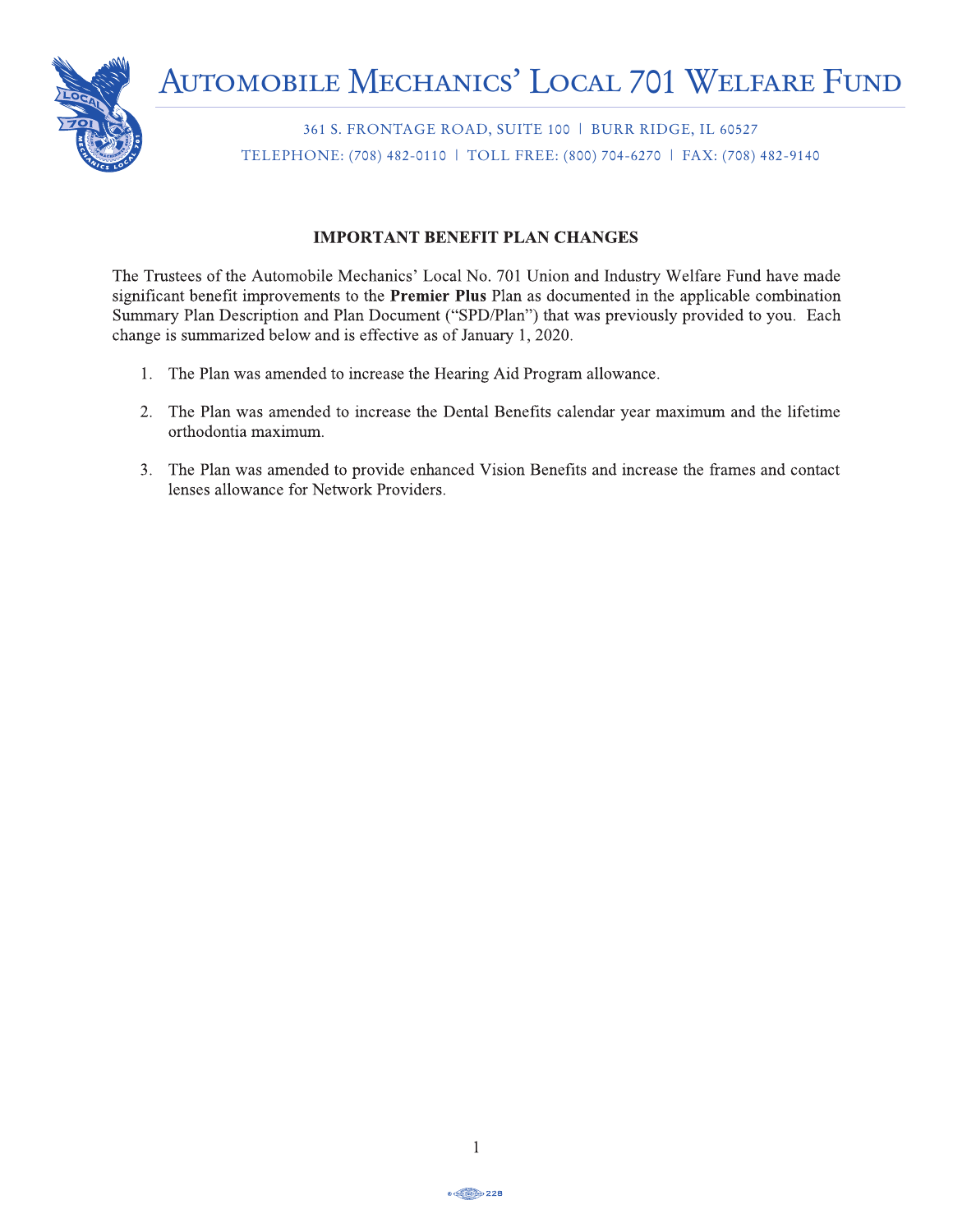# **SUMMARY OF MATERIAL MODIFICATIONS**

This document, referred to as a "summary of material modifications," is intended to supplement the SPD/Plan. You should retain this summary of material modifications with your copy of the SPD/Plan. If you have any questions, you may contact the Fund Office (708) 482-0110  $\sim$  Toll Free (800) 704-6270.

#### 1. Increase to Hearing Aid Program Allowance Effective January 1, 2020

The Plan increased the Hearing Aid Program allowance from \$600 per person every three years to \$2,500 per person every three years. Accordingly, the Schedule of Benefits table in the SPD/Plan was updated to reflect this change as follows:

| Comprehensive Medical Benefit (Active Employees and their Dependents) |                                      |  |  |
|-----------------------------------------------------------------------|--------------------------------------|--|--|
| <b>Calendar Year Out-of-Pocket Maximums*</b>                          |                                      |  |  |
| <b>Special Benefit Maximums</b>                                       |                                      |  |  |
| Hearing Aid Program                                                   | \$2,500 per person every three years |  |  |

| <b>Comprehensive Medical Benefit (Active Employees and their Dependents)</b> |                                                                 |                                                                 |  |
|------------------------------------------------------------------------------|-----------------------------------------------------------------|-----------------------------------------------------------------|--|
| Type of Service                                                              | <b>PPO Provider</b>                                             | <b>Non-PPO Provider</b>                                         |  |
| Hearing Aid Program                                                          | Plan pays $100\%$ up to \$2,500 per<br>person every three years | Plan pays $100\%$ up to \$2,500 per<br>person every three years |  |

#### 2. Increase to Dental Calendar Year Maximum and Lifetime Orthodontia Maximum Effective **January 1, 2020**

The Plan increased the Dental Benefits calendar year maximum from \$1,000 per person to \$2,000 per person and also increased the lifetime orthodontia maximum from \$2,000 per person to \$4,000 per person. Accordingly, the Schedule of Benefits table in the SPD/Plan was updated to reflect this change as follows:

| <b>Dental Benefits (Active Employees and Dependents)</b>                                                             |                    |  |
|----------------------------------------------------------------------------------------------------------------------|--------------------|--|
| Calendar Year Maximum (not<br>applicable to preventive oral care<br>for eligible Dependent children<br>under age 19) | \$2,000 per person |  |
| Lifetime Orthodontia Maximum                                                                                         | \$4,000 per person |  |

## 3. Increase to Frames and Contact Lenses Allowance Effective January 1, 2020

The Plan enhanced the Vision Benefits by increasing the frames and contact lenses allowance for Network Providers from \$150 every two calendar years to \$175 every calendar year. In addition, for Non-Network Providers, the Plan increased the frames and contact lenses allowance to allow reimbursement to be made every calendar year instead of every two calendar years. Accordingly, the Schedule of Benefits table in the SPD/Plan was updated to reflect this change as follows: